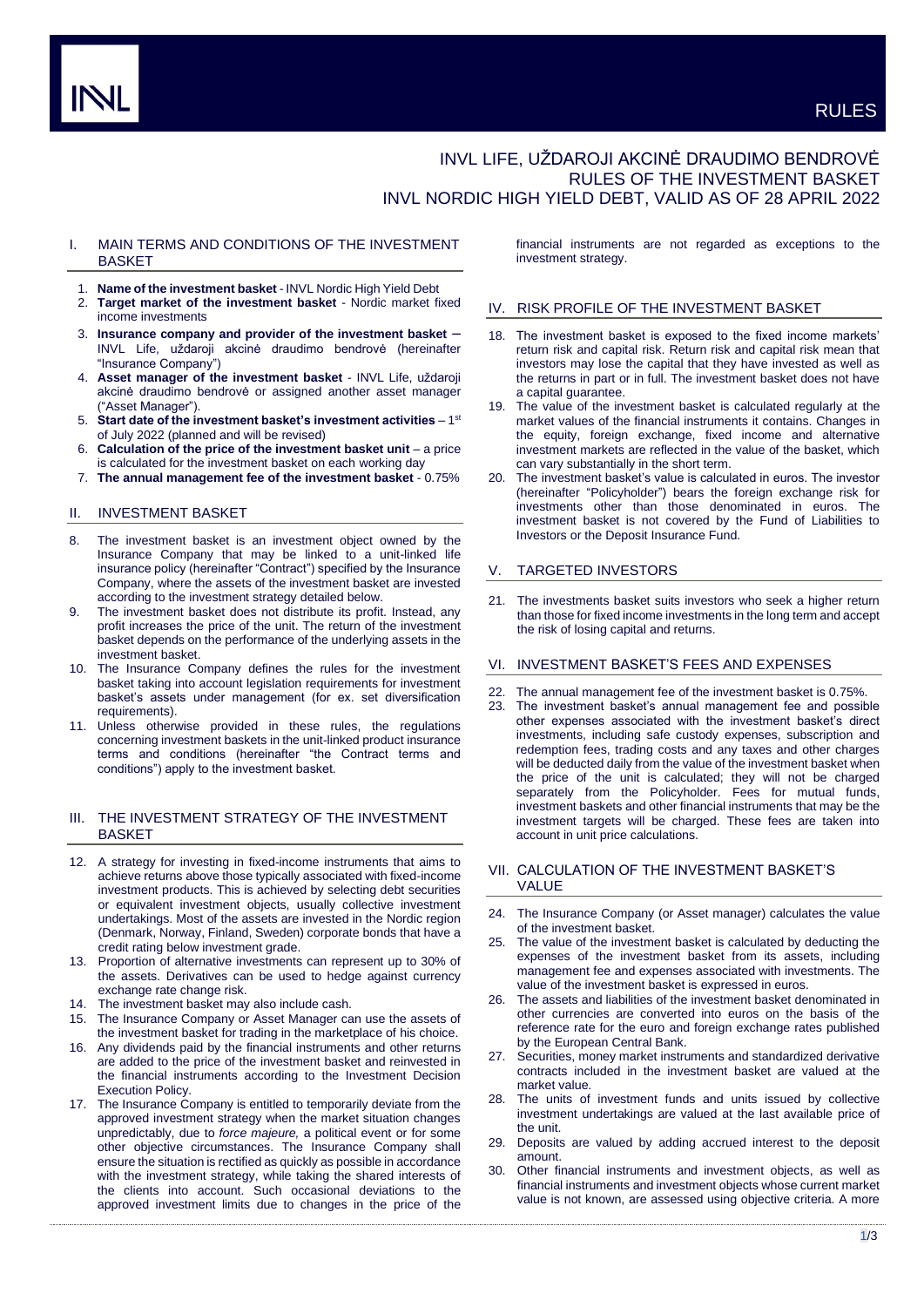detailed valuation of financial instruments and investment objects is specified in the Insurance Company's internal valuation methodology for investment objects.

31. A value is calculated for the investment basket for the days those Lithuanian banks are generally open (working days). Based on any changes, market disturbances or other similar reasons possibly affecting the investment basket's investments, the Insurance Company (Asset Manager) can interrupt the calculation of the investment basket's value until the calculation of the value can be carried out normally.

### VIII. CALCULATION OF THE UNIT PRICE OF THE INVESTMENT BASKET

- 32. The price of the investment basket unit is calculated by dividing the value of the basket by the number of investment basket units in circulation.
- 33. The unit price of the investment basket may be divided into fractions. The number of investment basket's units and the unit price are rounded to 4 decimal places. The unit price of the investment basket is expressed in euros. The latest unit price of the investment basket is available from the Insurance Company and on the Insurance Company's website.

### IX. LINK BETWEEN INVESTMENT DIRECTION AND CONTRACTAND ASSOCIATED RESTRICTIONS

- 34. Investment basket is linked to the Contract only for the purpose of calculation of capital accumulated in the Contract.
- 35. The subscription of the investment basket's units means tying a new payment after corresponding fees deduction under the customer's Contract or of already existing savings to the price of the investment basket's unit. The redemption of the investment basket units means the withdrawal of the Contract's savings tied to the investment basket or their transference to another investment basket.
- The Insurance Company is entitled to refuse to execute the Policyholder's investment order due to linking the Contract with the investment basket. The Insurance Company has the right to limit the number of investment baskets selected in the Contract, the combination with other investment baskets offered by the Insurance Company or to determine the minimum number of units or the minimum amount in euros that may be linked to the Contract at any time.
- 37. The redemption price of the investment basket unit coincides with the price of the unit.
- 38. Investment assignments are executed in the order in which they are submitted.
- 39. The investment assignment can only be cancelled with the approval of the Insurance Company.
- 40. The Insurance Company is entitled to restrict investment basket unit redemptions and subscriptions due to market disturbances or other similar reasons, or if the restriction is deemed necessary to protect the interests of other Policyholders. Such a situation can arise, for example, due to a market disturbance, as a result of which the valuation and realization of the Investment Basket's investments and value calculation of the Investment Basket cannot be carried out reliably.
- 41. Investment risk borne by Policyholder as well covers such situations when investment basket unit redemptions and subscriptions are temporarily or permanently suspended by Insurance Company, Asset manager or state institution, as well as cases of suspension of investment basket unit valuation (unit price is not calculated on a particular day and it is determined later). In such cases investment unit price is calculated, Policyholder's investment orders or other transactions in respect to the Contract are executed as soon as subscription/redemption of investment units is reopened and unit price available.
- 42. The Insurance Company is entitled to change the Asset Manager of the investment basket and make changes to the rules of the investment basket. Changes are reported on the Insurance Company's website.

# X. TERMINATION OF THE INVESTMENT BASKET

43. The Insurance Company is entitled to terminate the investment basket or to merge it with other investment basket, owned by the Insurance Company. Policyholders' notification procedure is set in the Contract terms and conditions.

### XI. OWNERSHIP OF AND RIGHTS TO THE INVESTMENT BASKET AND ITS UNITS

44. The Policyholder or beneficiaries do not have title or other rights to the investment basket or to its units linked to the Contract. The Insurance Company holds the title to the units of the basket and the financial instruments belonging to the basket linked to the Contract.

### XII. TAXES AND PAYMENTS TO AUTHORITIES

- If the investment basket or financial instruments in the basket are subject to direct or indirect taxes under a law or an order issued, or other fees imposed by the authorities, and which are payable by the Insurance Company, the Insurance Company is entitled to charge the corresponding sum from the investment basket's asset.
- 46. The investment basket's financial instruments may be subject to tax costs, which affect the price of the financial instrument's or investment basket's value.

# XIII. RISKS ASSOCIATED WITH THE INVESTMENT BASKET

#### 47. **MARKET RISK**

Financial instruments are affected by market risk, i.e. risk which is caused by general economic development, in other words factors that affect the overall performance of companies operating on the markets and/or that the value of the investment changes as a result of changes in the economic outlook.

#### 48. **RETURN RISK**

The performance of the investment basket is dependent on the performance of the target market, which may vary during the investment period. No guarantees can be made concerning the performance of the target market. The past performance of investments is no guarantee of future performance. Investing in the investment basket is not the same as investing directly in the target market.

### 49. **INTEREST RATE RISK**

Interest rate risk results from the value of the investment basket changing due to a change in the market interest rates.

### 50. **CREDIT RISK**

Credit risk means a loss or the weakening of the financial position because the issuer of a security or other debtor fails to meet his or her obligations. If the credit risk materializes, the investor bears the risk of losing the investment entirely or in part.

#### 51. **COUNTERPARTY RISK**

Counterparty risk arises due to the other party in a financing or derivative contract and materializes if the counterparty is unable or unwilling to meet his or her obligations. If the counterparty risk materializes, the market value of the contract concluded with the counterparty is subject to risk. The investor bears the risk of losing the investment entirely or in part if the counterparty risk materializes due to the insolvency of the derivative counterparty prior to the redemption of the investment.

### 52. **FOREIGN EXCHANGE RISK**

If the financial instruments include investments other than euro denominated investments, changes in exchange rates may affect the performance of the financial instrument.

#### 53. **LIQUIDITY RISK**

The markets' liquidity risk means that investments cannot be or cannot easily be realized or covered at the current market price or that a value cannot be determined for the investments due to the markets' lack of depth or because the markets are not working due to disturbance. The value of an investment may need to be defined in an exceptional manner at an exceptional time as the result of a market disturbance.